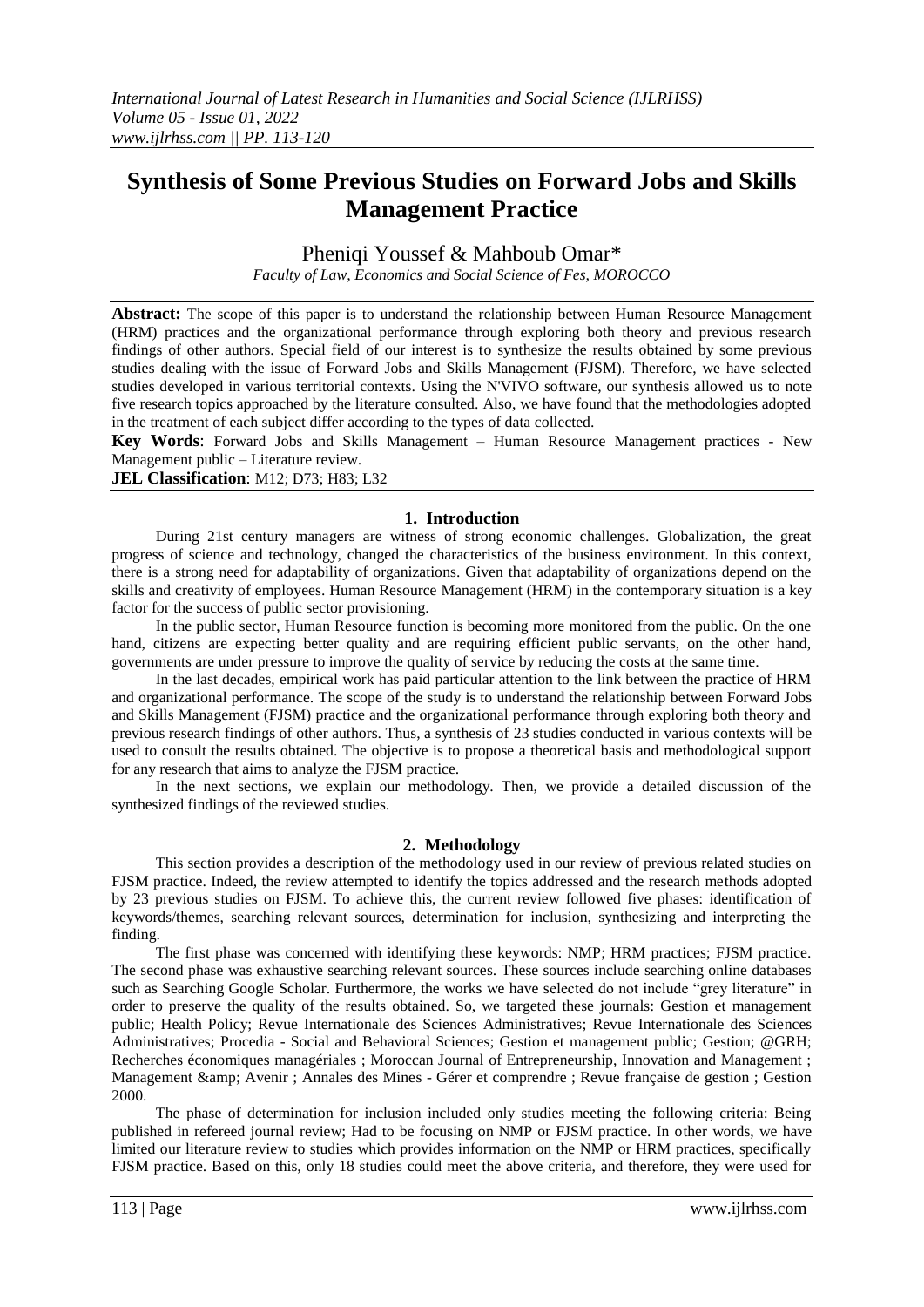## *www.ijlrhss.com || PP. 113-120*

the analysis in the current review. Moreover, we conducted a reading of some works having been realized in various countries in order to position the problematic of the FJSM in an adequate theoretical framework

## **3. Results**

Some studies evaluate Forward Jobs and Skills Management (FJSM) in the public sector, while others look at (FJSM) in other sectors. Several studies analyze long-term databases drawn from large-scale surveys of managers, while others focus closely on how managers perceive the FJSM.

## **Identification of the Topics Addressed**

This sub-section discusses the topics approached by the literature consulted. In general, the studies fall into four broad categories:

#### **1/ Human Resource Management in the Public and Private Sectors**

Of the 23 studies reviewed, 4 studies identified and reported several differences between human resource management in the public and private sectors. In France, IIENTILE- VALENIOS, J. and al. (2016) have managed to make a big difference in terms of the concepts used in public and private organizations. For example, in the public sector, it is customary to speak of "agents", "civil servants" or " officers" in the army, while in the private sector the term " collaborator " is used to evoke the person being evaluated. Also, the "line manager" in the small and medium-sized businesses (SMBs) becomes  $\&$ quot;authority $\&$ quot; or  $\&$ quot;hierarchical superior $\&$ quot; in the public sector. In the public service, the focus is on  $\&$  apudt; procedure  $\&$  apudd to the regulatory terms such as " decree", " article", or " notification ". Private companies emphasize  $\&$ quot;performance $\&$ quot;,  $\&$ quot;goals, $\&$ quot;  $\&$ quot;success, $\&$ quot;  $\&$ quot;skill, $\&$ quot; or  $\&$ quot;personal development & quot: It is therefore a question of moving from "control / formalization" to "development / performance". According to this study, we can see that language of staff evaluation is not common in the organizations analyzed by these authors.

ALONSOA, JM, and al. (2015) also attempted to compare effectiveness scores in traditionally managed hospitals and in those operating with new management formulas. At the end of their studies, they found no difference in technical efficiency between traditionally managed hospitals and those adopting new management approaches. In short, they found that new models of hospital management do not seem to be better or worse - in terms of technical efficiency - than traditional management models. The results of this study suggest that there is no clear evidence that the public sector is inherently less efficient than the private sector.

For Reina R., Scarozza D. (2021) and Boselie and al. (2021) , HR Management plays an important role in contributing to democracy, transparency, meritocracy, and performance in Public Administration. However, a number of characteristics make the Public Sector particularly distinctive, more complex, and interesting in terms of HRM.

From these studies, one overarching conclusion has emerged: Taken as a whole, these studies found that, there is a big difference between the private and the public sectors, especially in the terms used in each organization. Their management of personnel is also different, but there is no evidence to conclude that private sector management practices are more effective than those adopted in the public sector.

| Summary of results                                                                                     | <b>Authors</b>                 |
|--------------------------------------------------------------------------------------------------------|--------------------------------|
| The language used for staff evaluation is not common in public and lientile-Valenios, J. et al. (2016) |                                |
| private sectoro rganizations.                                                                          |                                |
| No difference in effectiveness between traditionally managed hospitals                                 | Alonsoa, J-M., Cliftona, J., & |
| and those adopting new management approaches.                                                          | Díaz-Fuentes, D. (2015)        |
| The increased popularity of human resource management in public                                        | Boselie and al. (2021)         |
| management and public administration research                                                          |                                |
| Number of characteristics make the Public Sector particularly distinctive,                             | Reina R., Scarozza D. (2021),  |
| more complex, and interesting in terms of HRM                                                          |                                |
|                                                                                                        |                                |

Table 1: HRM in the Public and PrivateSectors (4)

#### **2/ New public management reforms**

Out of the 23 studies, the second group of studies  $(N=5)$  as summarized in Table 2 were conducted on new management public (NMP) reforms. SAMARATUNGE, R., and al. (2018) studied new public management (NPM) reforms by comparing several countries in South and Southeast Asia. Their purpose was to examine the influence of different contextual factors on the nature of NPM initiatives in these countries. It turns out from their comparative analysis that political history, partisan politics, macroeconomic aspects, and tradition are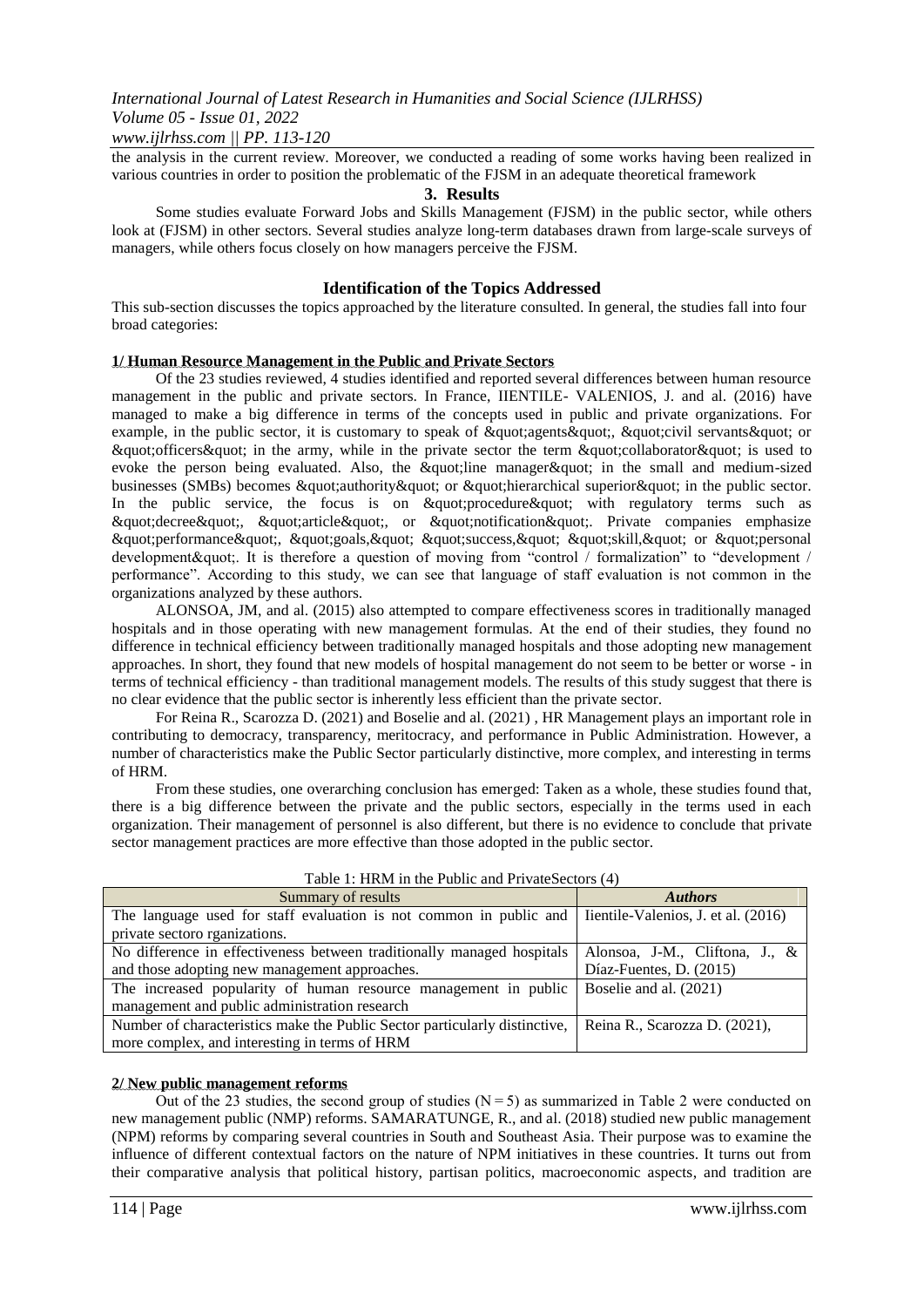## *www.ijlrhss.com || PP. 113-120*

essential factors in the outcome of the reforms. Roughly speaking, this study concluded that contextual factors play a key role in the prosperity of Singapore and Malaysia compared to Bangladesh and Sri Lanka. In the same line of ideas, COLON, M., & amp; GUÉRINSCHNEIDER, L., (2015) have worked on two public water entities: The National Water and Sewerage Corporation (NWSC) in Uganda, and the Phnom Penh Water Supply Authority (PPWSA) in Cambodia. The authors note that NPM reforms are not sufficient. In both cases, the political context contributes to give a role to public managers, who determine the priorities of their action. But, the choice of their strategy is constrained. In addition, the authors note that donor support was essential for the start of the reforms, through the financing of vocational training and the construction of an institutional framework authorizing public action. In Sweden and Romania, MATEI, L., & amp; MIRCEA CHESARU, O., (2014) conducted empirical research on the concept of public management and the parameters of public sector restructuring. Their purpose was to quote the most important decisions taken by the Swedish and Romanian authorities since 1990.As a result, they found that both states felt the need to make public companies more efficient by using private leadership. Finally, the authors conclude that the new public management stands out from the traditional theory of public management, incorporating cultural elements specific to private sector entities. In short, for these authors, the public sector is moving from a rigid and bureaucratic structure to a flexible and results-oriented sector.

For Munzhedzi (2021), the application of the NPM principles is confronted by some challenges including lack of political will, corruption as well as lack of skills and capacities. And for El Mouissia & amp; Benabdelhadi (2021), the public reforms in Morocco still present many insufficiencies both on the conception level of the process of their adoption and their content. New public Management has indeed been found to be lacking of universality, meaning that NMP cannot be used by any country; there is need for a particular context for it to succeed.

From these studies, one overarching conclusion emerged: NPM reforms differ depending on conjectural factors related to each country. The introduction of the reforms dictated by the NMP required financial support from donors. Finally, with the NMP, the public sector will not remain a rigid and bureaucratic structure, but will become more flexible and a result- oriented sector (SAMARATUNGE, R., and al. 2018; COLON, M., & GUÉRIN- SCHNEIDER, L., 2015; MATEI, L., & MIRCEA CHESARU, O., 2014).

| Summary of results                                                       | <b>Authors</b>                                         |
|--------------------------------------------------------------------------|--------------------------------------------------------|
| Political history, partisan politics, macro economic aspects,<br>and     | SAMARATUNGE, R., and al.                               |
| traditions are essential factors in the outcome of the NPM reforms       | (2018)                                                 |
| NPM reforms are not sufficient; The importance of donor support for      | COLON,<br>M.,<br>&                                     |
| launching NPM reforms                                                    | GUÉRINSCHNEIDER,                                       |
|                                                                          | (2015)                                                 |
| The NMP stands out from the traditional theory of public management,     | <b>MATEI.</b><br><b>MIRCEA</b><br>&<br>L.              |
| incorporating cultural elements specific to private sector entities; The | CHESARU, O., (2014)                                    |
| public sector is moving from a rigid and bureaucratic structure to a     |                                                        |
| flexible and results oriented sector                                     |                                                        |
| The application of the NPM principles is confronted by some              | Munzhedzi(2021)                                        |
| challenges (corruption, lack of skills)                                  |                                                        |
| NMP cannot be used by any country                                        | <b>Benabdelhadi</b><br>Mouissia<br>E1<br>$\mathcal{R}$ |
|                                                                          | Abdelhay $(2021)$ :                                    |

Table 2: New public management reforms (5)

## **3/ FJSM practice in the public sector**

This group of studies (N=6) in Table 3 have focused on the prism of FJSM practice in the public sector. For example, BRILLET, F., & amp; SAUVIAT, I., (2013) addressed the issue of FJSM in French universities. They found that actors adopt rules that are identical to the private sector, while reinforcing certain public values. Then, the authors pointed out that the adoption of FJSM may reveal a risk related to the pursuit of general interest and neutrality. In the same context, PIGNOLY, A., (2015) found that the FJSM in France is at the crossroads of an ever-present status and a " modern " HRM, from the private sector, more focused on the competence dimension. In fact, the idea is to copy private practices, to develop a new form of public management to improve and modernize public action

Regarding the study conducted by BARET, C., & amp; OIRY, E. (2014), it proposed to managers' solutions to manage skills in the public service. The authors found that the skills framework is overloaded with a multitude of objectives. It is too complex for the users. The authors therefore recommend designing a tool for each objective. In addition, the authors note that the skills frameworks help managers to manage better, but they cannot compensate for the lack of management skills. Training in management techniques is essential. On his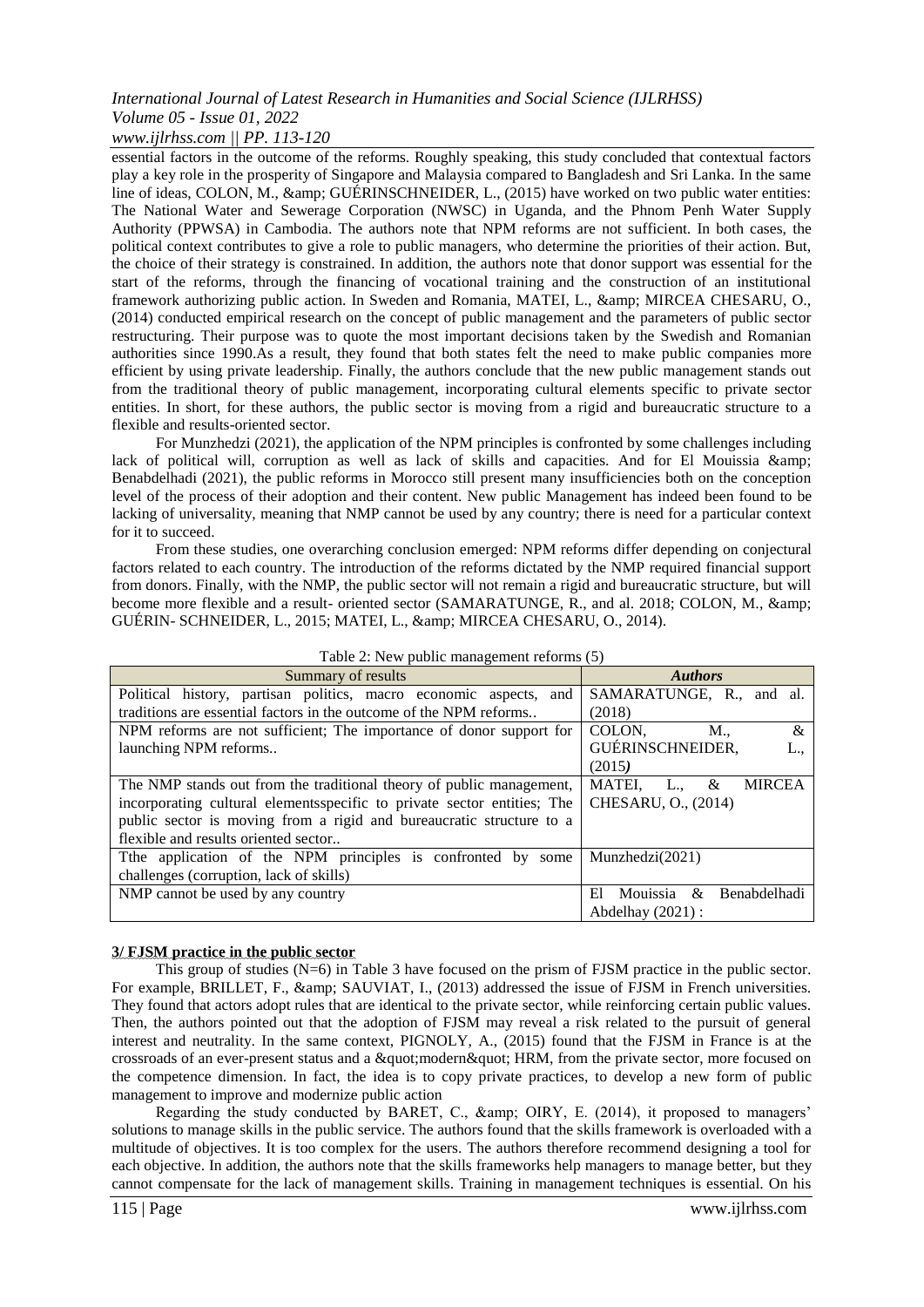## *www.ijlrhss.com || PP. 113-120*

part, BELLINI, S, (2014) aimed through his study to help representatives of health sector institutions to build a FJSM. Indeed, several institutions seek to facilitate the sharing of meaning of the FJSM (information of employees). However, some difficulties persist such as forecasting the evolution of external data and weak internal resources. Thus, the author explores a new explanation of the abandonment of the FJSM by the actors which are manifested in the perceived deficit of meaning of the FJSM: ambiguous definition of the role attributed to the parties, lack of clarity of the objectives.

Focusing on FJSM in public hospitals (in Algeria), GHRISSI, L, (2013) considered as hypotheses that the FJSM will serve to develop skills. As results, the author found that the annual HRM plan cannot claim to be a plan (a basic support); it is difficult then to speak of a Forward Jobs and Skills Management in the public sector. Moreover, OBADA, M. (2017) was interested in understanding the contribution of the FJSM to HR management in the context of public administration in Morocco. Thus, the author found that all the Moroccan ministries have a FJSM department. 80% of them have implemented FJSM tools against 20% who fear change. Also, the author found that 80% of the respondents say that the FJSM is very important and 20% think that it is relatively important. In fact, the author found that the FJSM would ensure the efficiency of the recruitment process and allow less resource to train recruits, however, this practice take place within a heavy statutory framework with the presence of the constitution, laws, regulations, decrees, circulars, and ministerial directives. In conclusion, the author confirms that the success of HR planning depends on the strong management commitment, and that civil service status, bureaucracy and cumbersome procedures limit the positive impact of FJSM on the modernization of HRM.

From these studies, one overarching conclusion emerged: It appears that two studies confirm the need to modernize HRM in the public sector and to adopt practices related to the private sector, but on the other hand, the need to maintain public values is imperative. Also, two studies agree that the frameworks designed are complex for the users, and that the lack of clarity of objectives lead to the abandonment of the FJSM mechanism. Finally, two studies conducted in the Maghreb confirm the difficulty of establishing a real structure of the FJSM in the public sector (BRILLET, F., & amp; SAUVIAT, I., 2013; PIGNOLY, 2015; BARET, C., & OIRY, E. 2014; BELLINI, S, 2014; GHRISSI, L, 2013; OBADA, M. 2017)

| raone $\sigma$ . I son't praetice in the paolic sector (0)                    |                               |
|-------------------------------------------------------------------------------|-------------------------------|
| Summary of results                                                            | <b>Authors</b>                |
| It is necessary to adopt the mechanism of the FJSM, and modernize the         | BRILLET, F., & SAUVIAT, I.,   |
| HRM in the public sector, but while reinforcing the public values (general    | (2013)                        |
| interest and neutrality).                                                     |                               |
| The status of the public service has been always present; with the            | <b>PIGNOLY</b> (2015)         |
| implementation of a modern HRM from the private sector.                       |                               |
| The skills frame works are complex for users, and are not sufficient to       | BARET, C., & OIRY, E. (2014), |
| compensate for the lack of skills: it is necessary to design simple and short |                               |
| frame works $+$ skills need to be improved through training                   |                               |
| The reasons for abandoning the FJSM: ambiguous definition of the role         | <b>BELLINI. S. (2014)</b>     |
| attributed to the parties, lack of clarity of the objectives.                 |                               |
| It is difficult to speak of a Forward Jobs and Skills Management in the       | <b>GHRISSI, L, (2013)</b>     |
| public sector.                                                                |                               |
| Factors that limit the positive impact of FJSM on the modernization of        | <b>OBADA, M. (2017)</b>       |
| HRM in the public sector: Presence of the constitution, laws, regulations,    |                               |
| decrees, circulars $+$ civil service status $+$ bureaucracy and cumber some   |                               |
| procedures.                                                                   |                               |

Table  $3$ : FISM practice in the public sector  $(6)$ 

## **4/ FJSM practice in other sectors**

Of the 23 studies reviewed, 6 studies have focused on the prism of FJSM practice in the other sector. In France, ALPHONSE-TILOY, I., DUBROEUQ, A-f., (2013) took an interest in the process of setting up a FJSM in a context not adapted to the integration of this management system. They conducted various readings of the FJSM. According to a rationalist reading, the authors found that the FJSM approach is a failure because the 18 structures did not set up FJSM. On the other hand, the approach is a success for the other structures since it allows them to better formalize their associative project. According to a political reading of the FJSM approach, the failure or success of a change varies according to actors with different interests. As for the contingent reading of the FJSM approach. An organization can only be effective if the strategy, the structure, the needs of the members, and the environment are compatible. Whereas for the incremental reading of the FJSM approach, it is clear that decisions make sense with their implementation. Finally, interpretative reading of the FJSM approach states that the environment is created by members of the organization who share common perceptions,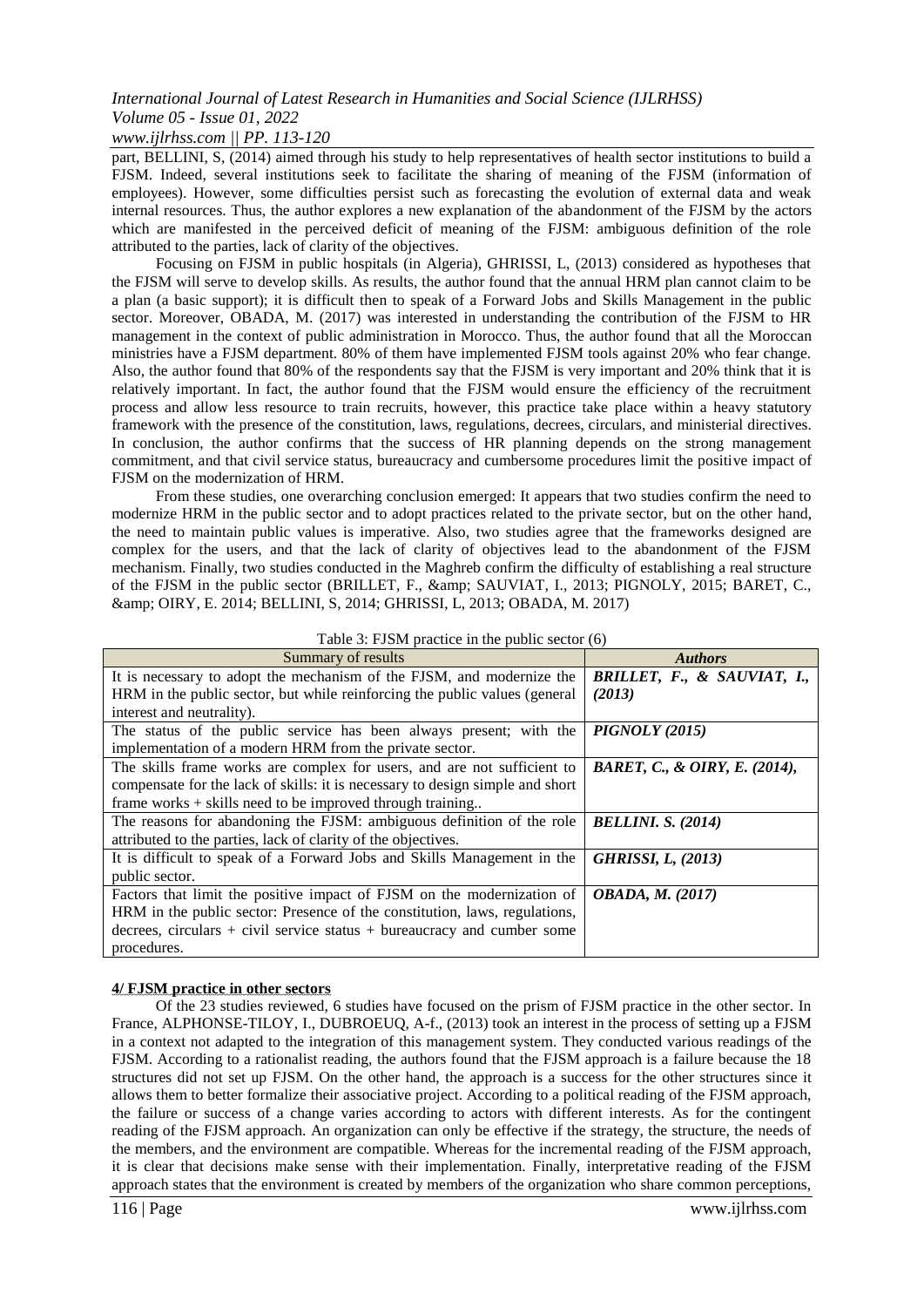*www.ijlrhss.com || PP. 113-120*

interpretations, and meanings through social interactions. So, roughly speaking, the authors conclude that the contextual model captures the complexity of situations.

For their part, BARUEL BENCHERQUI, D., and al. (2011) wondered what the effects of the FJSM might be on the employability of agents. First, they noted that FJSM promotes agent employability, which is considered a priority objective in 16 FJSM agreements (16/ 23). Also, they found three tools that are used to promote the employability of agents through the FJSM: the Validation of acquired experience (VAE); The Skills Assessment; and the assessment of the training. As a conclusion, the authors argue that employability is an integral part of the FJSM. As a result, the FJSM is a win-win approach. For the employee, it allows him to develop a career path in order to secure his career. And for the employer, it allows him to be competitive thanks to updated skills.

While the study cited below looked at the effects of FJSM on the employability of employees, the one led by OIRY, E., et al. (2013) in France is interested in the effects of the agreements signed under the BORLOO law on HRM practices of companies. The authors found that the skills frameworks remain the most emblematic tools of the FJSM, and that the FJSM practices are closely linked to the HR policies. In general, the authors noted the recurrent diversity of FJSM practices, and confirmed that none has any real intention.

THAMAIN, J-L, (2009) tried to draw up an inventory of practices in banks. The author found that strategies are not always explicitly formalized. He also found that FJSM offers SMEs the opportunity to assess their chances of survival. In another similar study, ADLA, L. and GALLEGO-ROQUELAURE, V. (2016) removed many HRM practices from the SMEs studied (MANUFACPRIM; BUROTECK; PERSONTOP; MAINDUSTRI). They emphasized the role of the leader in the choice of HRM practices. Also, practices that foster innovation can be summarized in: recruitment, communication, involvement, training, and accountability of employees. On their part, BOOTZ, J-P., and al. (2017) aimed at identifying the key success factors for the implementation of a FJSM approach in SMEs. The authors found that the company has built its competitive advantage over its ability to mobilize scarce skills. Finally, their analysis showed that the formalization of processes is the basis of strategic skills management.

From these studies, one overarching conclusion emerged: The importance of the contextual model since it captures the complexity of situations and allows a better understanding of the approach of the FJSM. Also, the practices of the FJSM of the companies differ according to the policy adopted by each and the choices of the leaders. However, the implementation of this approach is generally useful, since it helps to develop the professional career of employees, improve their skills and consequently, improve the competitiveness of companies (ALPHONSE-TILOY, I., DUBROEUQ, A-f., 2013; BARUEL BENCHERQUI, D., et al. 2011; OIRY, E., et al. 2013; THAMAIN, J-L, 2009; ADLA, L. and GALLEGO- ROQUELAURE, V. 2016; BOOTZ, J-P., et al. 2017)

| Table 4: FJSM practice in other sectors (6) |  |
|---------------------------------------------|--|
|                                             |  |

| Summary of results                                                          | <b>Authors</b>                    |
|-----------------------------------------------------------------------------|-----------------------------------|
| The contextual model captures the complexity of situations $+$ the          | ALPHONSE-TILOY,<br>I.,            |
| combination of several approaches provides a more holistic view of the      | DUBROEUQ, A-f., (2013)            |
| FJSM.                                                                       |                                   |
| The FJSM is a win-win approach. For the employee, it allows him to          |                                   |
| develop a career path in order to secure his career. And for the employer,  | <b>BARUEL BENCHEROUI, D., et</b>  |
| it allows him to be competitive thanks to updated skills                    | al. $(2011)$                      |
| The skills frameworks remain the most emblematic tools of the $FJSM +$      | OIRY, E., et al. (2013)           |
| the FJSM practices are closely linked to the HR policies $+$ the recurrent  |                                   |
| diversity of FJSM practices                                                 |                                   |
| FJSM offers SMEs the opportunity to assess their chances of survival and    | <b>THAMAIN, J-L, (2009)</b>       |
| to plan for the future                                                      |                                   |
| The important of the manager's role in the choice of HRM practices $+$      | ADLA, L. and<br>GALLEGO-          |
| that foster innovation:<br>recruitment, communication,<br>practices         | ROQUELAURE, V. (2016)             |
| involvement, training, and accountability of employees.                     |                                   |
| The formalization of processes is the basis of strategic skills management. | <b>BOOTZ, J-P., et al.</b> (2017) |

## **5/ Territorial FJSM (FJSM-T)**

Several researchers have been interested in territorial FJSM. For their part, BORIESAZEAU, I., & amp; LOUBES, A. (2013) have tried to deepen the question of the evaluation of FJSM-T devices. The authors found that the logic of FJSM-T' devices is based on quantitative indicators and the exchange of good practices. Therefore, the authors found that FJSM-T is renewing the traditional FJSM. In another study, DUBRION, B (2011), tried to identify in France several standard models of FJSM-T. Thus, four ideal models of FJSM-T were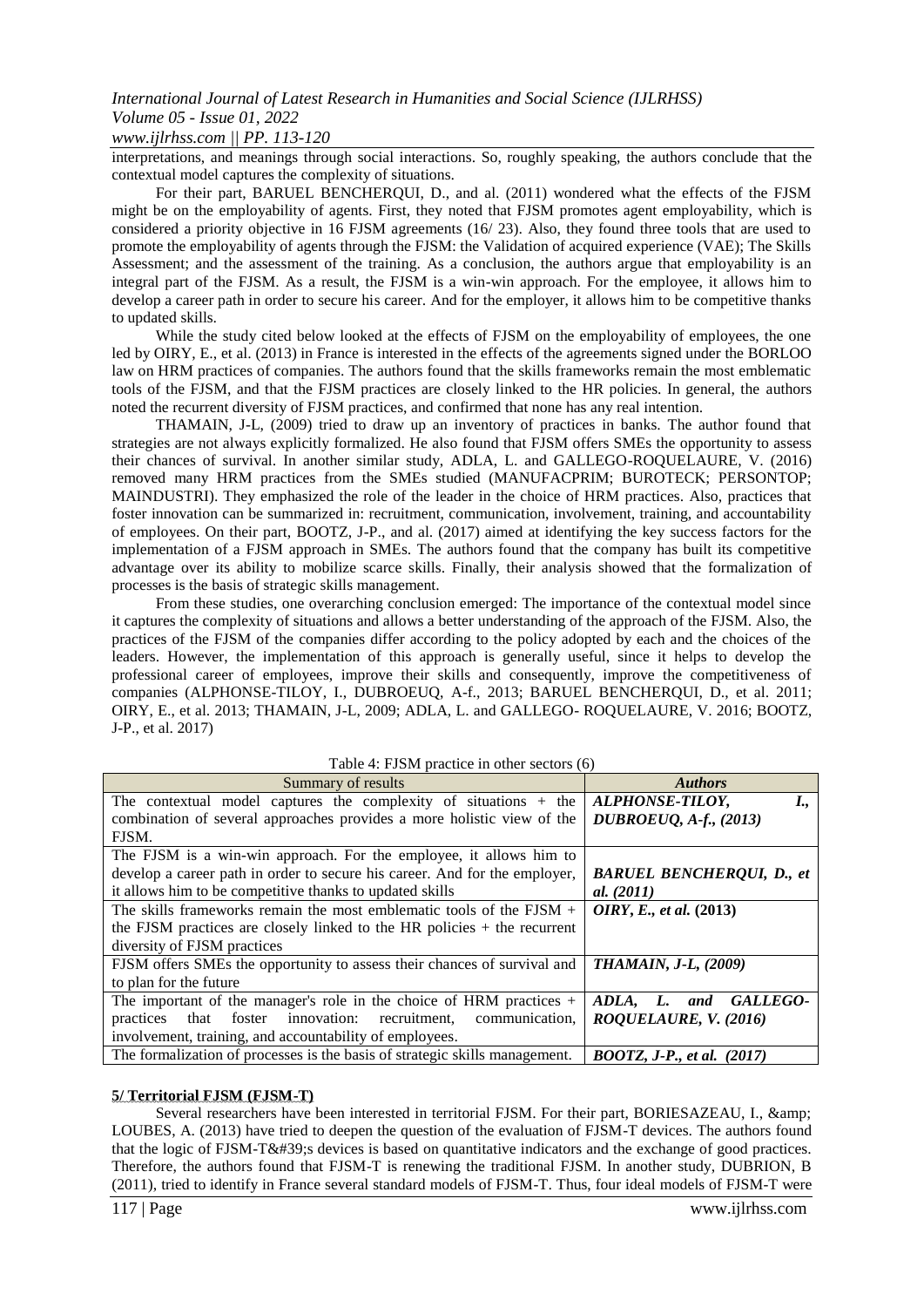## *www.ijlrhss.com || PP. 113-120*

identified by the author: the FJSM-T/ low-economic territory; the FJSM-T/ innovative territory; the FJSM-T/ needs of companies operating in a difficult economic context; and the FJSM-T/ needs of developing companies. His analysis notes that the FJSM-T tends to mobilize a wide variety of actors, but the designers of the frameworks carry out general descriptions, which prevents focusing on the peculiarities of each company. Another tension was noted at the end of this study, which is linked to the company $&\#39$ ; incentives to respect its commitments.

From these studies, one overarching conclusion emerged: It seems from these studies that the FJSM-T allows the exchange of good practices and is evaluated using quantitative indicators. Also, several models of FJSM-T can be adopted. This practice is also characterized by the involvement of several actors, but the references in this case are general and cannot capture the particularity of each company (BORIES-AZEAU, I., & LOUBES, A. 2013; DUBRION, B. 2011)

## Table 5: Territorial FJSM (FJSM-T) (2)

| Summary of results                                                                            | <b>Authors</b>    |
|-----------------------------------------------------------------------------------------------|-------------------|
| The FJSM-T allows the exchange of good practices and allows the $\beta$ <i>BORIES-AZEAU</i> , |                   |
| renewal of the traditional FJSM                                                               | LOUBES, A. (2013) |
| Four ideal models of FJSM-T were identified: the FJSM-T / low- DUBRION, B (2011),             |                   |
| economicterritory; the FJSM-T / innovative territory; the FJSM-T / needs                      |                   |
| of companies operating in a difficult economic context; and the FJSM-T /                      |                   |
| needs of developing companies.                                                                |                   |

## **Identification of Research Methods Adopted**

For the research method, we have noted the diversity of the methodologies adopted in the treatment of each problem, according to the types of data collected and according to the approach pursued.

| Methods and techniques     | Recurrences       | <b>Authors</b>                                             |
|----------------------------|-------------------|------------------------------------------------------------|
| Semi-Structured Interviews | 9                 | Colon, M., & Guérin-Schneider, L. (2015); Brillet, F., &   |
|                            |                   | Sauviat, I., (2013); Obada, M. (2017); Baret, C., & Oiry,  |
|                            |                   | E. (2014); Alphonse-Tiloy, & I, Dubroeuq, A-F., (2013)     |
|                            |                   | ; Oiry, E., and Al. (2013); Jean Louis Thamain (2009);     |
|                            |                   | Adla, L., Gallego Roquelaure, V. (2016); Bories-Azeau,     |
|                            |                   | I., & Loubes, A. (2013)                                    |
| Thematic Analysis          | $\overline{\tau}$ | Colon, M., & Guérin-Schneider, L., (2015) ; Brillet, F.,   |
|                            |                   | & Sauviat, I., (2013) ; Obada, M. (2017) ; Baruel          |
|                            |                   | Bencherqui, D., and Al. (2011); Jean Louis Thamain         |
|                            |                   | (2009) ; Adla, L., Gallego Roquelaure, V. (2016) ;         |
|                            |                   | Bories-Azeau, I., & Loubes, A. 2013; Iientile-Valenios, J. |
|                            |                   | Et Al. $(2016)$                                            |
| qualitative<br>Exploratory | 6                 | Iientile-Valenios, J. Et Al. (2016) ; Colon, M.,           |
| study                      |                   | &GuérinSchneider, L., (2015) ; Brillet, F., & Sauviat, I., |
|                            |                   | (2013) ; Obada, M. (2017) ; Baruel Bencherqui, D., Et      |
|                            |                   | Al. (2011); Bories Azeau, I., & Loubes, A. (2013)          |
| Literature review          | 6                 | Colon, M., & Guérin-Schneider, L., (2015) ; Brillet, F.,   |
|                            |                   | & Sauviat, I., (2013) ; Baret, C., & Oiry, E. (2014) ;     |
|                            |                   | Alphonse Tiloy, I. Dubroeuq, A-F., (2013); Adla, L.,       |
|                            |                   | Gallego-Roquelaure, V. (2016) ; Bories-Azeau, I., &        |
|                            |                   | Loubes, A. (2013)                                          |
| Unique case study          | 5                 | Colon, M., & Guérin-Schneider, L., (2015) ; Alonsoa, J-    |
|                            |                   | M., Cliftona, J., & Diaz-Fuentes, D. (2015)); Brillet, F., |
|                            |                   | & Sauviat, I., (2013); Bellini. S. (2014); Alphonse-       |
|                            |                   | Tiloy, I, Dubroeuq, AF., (2013).                           |
| Multiple case study        | $\boldsymbol{4}$  | Baret, C., &Oiry, E. (2014) ;Oiry, E., Et Al. (2013) ;     |
|                            |                   | Adla, L., Gallego-Roquelaure, V. (2016) ; Bories-Azeau,    |
|                            |                   | I., & Loubes, A. (2013)                                    |
| Comparative analysis       | $\overline{2}$    | Samaratunge, R., And Al. (2018); Matei, L., & Mircea       |
|                            |                   | Chesaru, O., (2014)                                        |

Table 6: Research methods adopted

118 | Page www.ijlrhss.com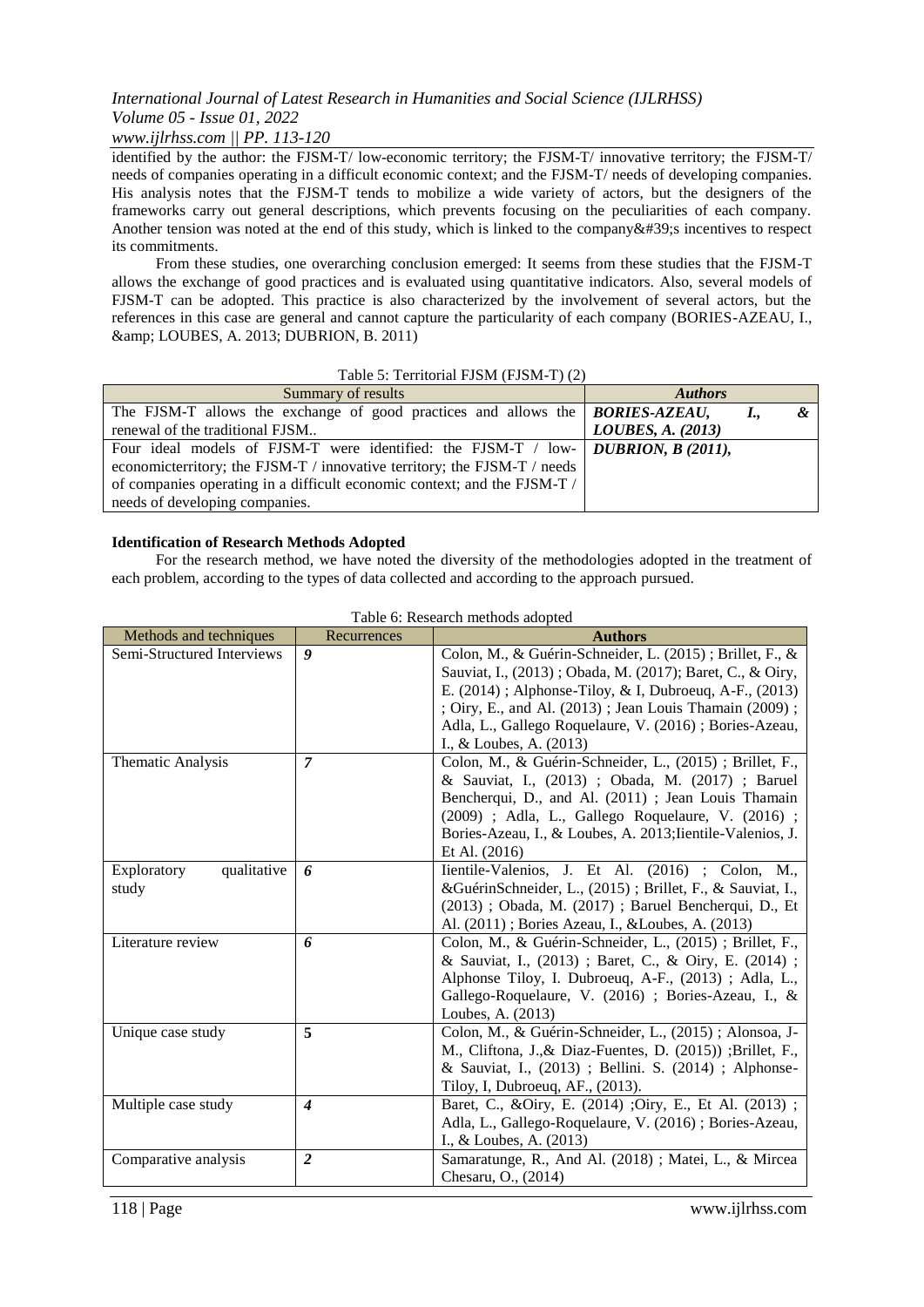| Survey & Investigation   | 3 | Obada, M. (2017) ; Jean Louis Thamain (2009) ;        |
|--------------------------|---|-------------------------------------------------------|
|                          |   | Alonsoa, JM., Cliftona, J., & Diaz-Fuentes, D. (2015) |
| Analytical approach      |   | Dubrion, B (2011),                                    |
| Descriptive Analysis     |   | Bootz, J-P., Et Al. (2017)                            |
| Group meetings           |   | Bootz, J-P., Et Al. (2017)                            |
| Stories of life          |   | Adla, L., Gallego-Roquelaure, V. (2016)               |
| Snowball Method          |   | Adla, L., Gallego-Roquelaure, V. (2016)               |
| Correspondence<br>factor |   | Iientile-Valenios, J. And Al. 2016                    |
| analysis                 |   |                                                       |

*www.ijlrhss.com || PP. 113-120*

All the studies consulted have worked on methods that are part of the qualitative approach. Thus, the authors who mobilized this method emphasized the collection of mainly verbal data (data that is more difficult to quantify) rather than data that can be measured. Their objective is to provide a complete and detailed description of the experiences of the managers, their point of view, suggestions as well as their perception of the studied phenomenon. For this, they mobilized several instruments of collection of the data (SemiStructured Interviews, and Group Meetings).

The studies have also used various methods to answer their problems. We noted the abundance of case study methods (single and multiple). Thus, many studies have looked into a particular case: the case of the public water service (Colon, M., & amp; GUÉRIN-Schneider, L., 2015); the case of French universities (BRILLET, F., & amp; SAUVIAT, I., 2013), the case of establishments providing health (Bellini, S. 2014), the case of associations (AlphonseTILOY, & amp; I., DUBROEUQ, AF, 2013), and the case of Spanish hospitals (ALONSOA, JM., and al. 2015). These studies have focused on the in-depth study of a specified case, whether it is a department, a group of institutions, or a specific subject. Other authors have used multiple cases and obtained very large results: four public hospitals (BARET, C., & amp; OIRY, E. 2014); five sectors (OIRY, E., et al., 2013); four innovative SMEs (ADLA, L., & amp; GALLEGOROQUELAURE, V. 2016); Inter-firm network, (BORIES-AZEAU, I., & amp; LOUBES, A. 2013).

Moreover, the authors were inspired by several models and theoretical approaches. Some have adopted the mixed top-down, bottom-up approach (BOOTZ, J-P., and al. 2017). Others have adopted the Upper echelon theory (ADLA, L., & amp; GALLEGOROQUELAURE, V. 2016). Other studies have been based on Mark Moore's Strategic Triangle (COLON, M., & GUÉRIN-SCHNEIDER, L., 2015), on the Anderson Model (OBADA, M. 2017), and on the GRIMAND Analysis Grid (Bellini, S. 2014), and on Social representation theory (Jean Louis THAMAIN, 2009). However, we found that several studies have mobilized the Pettigrew's contextualist framework (Baret, C., &Oiry, E. 2014, Alphonse-TILOY, I, DUBROEUQ, Af., 2013, Oiry, E., et al. 2013). In terms of data analysis, several statistical methods were also deployed, such as correspondence factor analysis that detects associations and oppositions existing between subjects and objects, measuring their contribution to the total inertia for each factor (IIENTILE-VALENIOS, J. and al.2016).

## **4. Summary and Conclusion**

Following our synthesis, we note that these studies are distinguished by the topic studied and the chosen methodological approach. First, our synthesis allowed us to note five research topics approached by the literature consulted: HRM in the Public and Private Sectors; NPM reforms; FJSM practice in the public sector; FJSM practice in other sectors; and Territorial FJSM. Secondly, a lot of these studies are based on qualitative data and propose appropriate methodologies. These studies rather consult the perceptions of several actors (Human Resources Directors, Managers, Employees, etc.) on the HRM practices.

Indeed, the findings of the present review have several implications for future research on HRM management, including FJSM practice. Thus, as indicated by the findings of the review, there seems to be a big difference between the private and public sectors. The personnel management policy differs according to the sector. Some studies have not found that practices used in the private sector are more effective than those used in the public sector. While others have found that there is a need to modernize the function of HRM in the public sphere and to adopt private sector practices. In any case, the findings of most previous studies reviewed in this paper showed that it is difficult to talk about FJSM in the public sector. Finally, future research should extend the effective implementation of the FJSM in the public sector.

## **References**

[1]. Adla, L., & Gallego-Roquelaure, V. (2016). La transformation des pratiques de GRH en PME innovantes. @ GRH . 4(21), 47-69. DOI : 10.3917/grh.164.0047